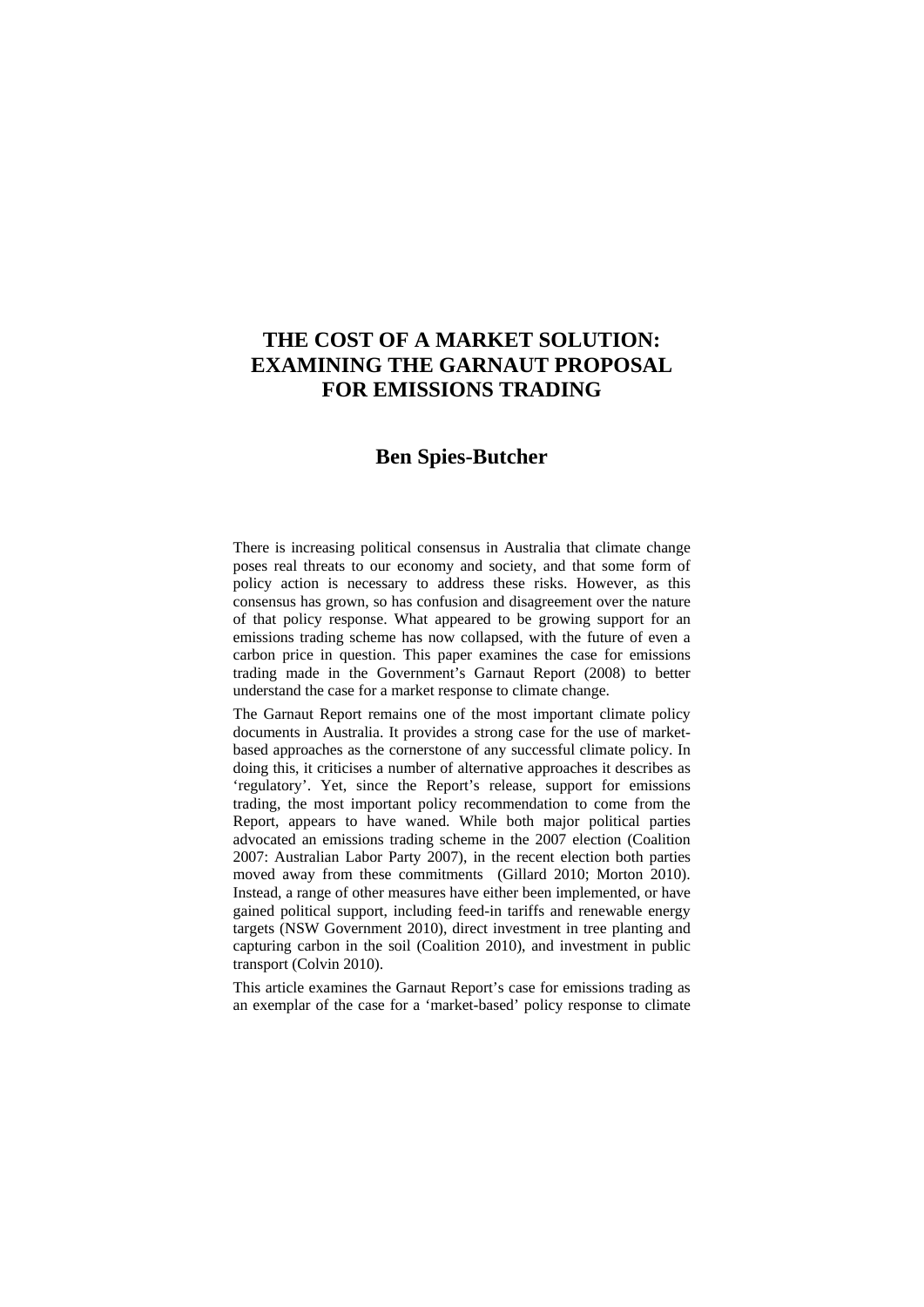change. It begins by providing an overview of the Report itself. While the Report strongly advocates market solutions, it proposes a wideranging policy response that involves numerous and diverse interventions. Thus, a key argument of the article is that the distinction made between 'market' and 'regulatory' responses is largely artificial and unhelpful. Next the article focuses on the substance of the case for market-based policies, which is primarily focused on minimising costs. The article argues that for a number of reasons this approach is misguided and provides a weak justification for favouring any particular policy approach.

Attempting to minimise cost, or maximise output, suggests clear challenges for a report focused on ensuring ecological sustainability, but this also raises broader problems. Aggregate measures do not capture distribution, and this has both equity and political implications. Aggregate measures also fail to account for the uncertainty of outcomes, which can also generate political resistance. The Report deals poorly with these issues, and ironically implores high growth rates partly as a strategy to address the problems of uncertainty and distribution rather than focusing on these more important criteria directly.

Finally, the article returns to the question of distinguishing 'markets' and regulation, and the problems of complexity involved in regulating a trading market into existence. This raises political challenges within the policy process that may make emissions trading more susceptible to polluter capture. The Report's neoclassical analysis also limits a more thoughtful and potentially more fruitful examination of how different policy tools can combine elements of economic incentive and direct command and control to promote sustainability. In this sense, the conceptual tool kit of neoclassical economics prevents the Report from developing more nuanced recommendations, even given an a priori preference for decentralised, incentive-based decision making.

## **The Garnaut Report**

The Garnaut Review was initiated in early 2007, before the federal election that saw Labor win government. Initially supported by state and territory governments, the review was a centrepiece of Federal Labor's election pitch on climate policy. After the November election, Prime Minister Kevin Rudd committed the Commonwealth to the Review and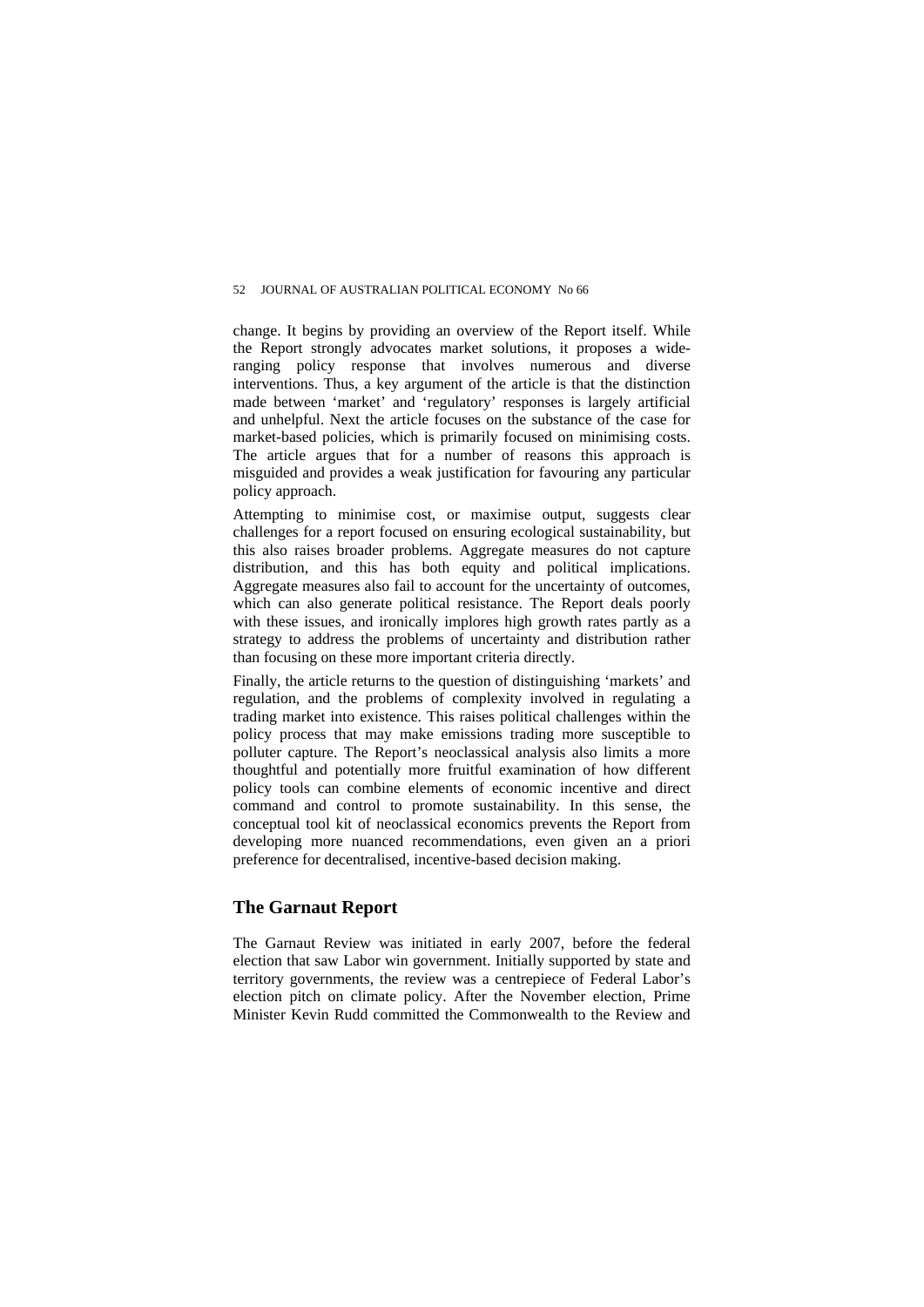linked it to a separate review of the tax system led by Treasury Secretary Ken Henry (2010). Together, these reviews were to set out the substantial reforms needed to lead Australia's transition to a low-carbon economy.

The Garnaut Review was tasked both with examining the economic implications of climate change, as well as possible policy responses. It followed a similar approach to that taken by the British Stern Report, which had been released in 2006. The Review held public consultations and worked closely with state and federal government agencies. The final Report attempted to evaluate the scientific evidence of the likely trajectory of human induced climate change, evaluate the economic costs of climate change to Australia, compare those costs to the costs of mitigation, and to propose a climate policy response. The complexity of climate change, combined with the long time horizons and global nature of the desired policy response made this an immense task.

The final Report accepted the scientific evidence for climate change and outlined a range of possible scenarios over almost 200 years. It then addressed the implications of climate change for Australia, and examined global efforts to reach agreement on a united policy response. While accepting that any effective response to climate change required global action, the Report argued that Australia had a leadership role to play that justified early action. However, it based its recommendations on international agreement, and thus examined the consequences for Australia based on policies that were broadly replicated around the globe.

There are a number of important questions that lie within this analysis. The connection between Australian and international policy is contentious, and it later turned out to be unfulfilled on both sides. The recommended mitigation paths, which aim to stabilise carbon gas concentrations, have also been criticised as too weak (Hamilton 2008). However, I will take questions of the science, the appropriate emissions levels, atmospheric concentrations and the division of emissions between national jurisdictions, to lie outside the scope of the present paper. Instead, I focus on the nature of the policy response, particularly the strong emphasis on 'market-based' solutions.

The second half of the Report focuses on the economic implications of climate change and mitigation policy, and details what it views as appropriate mitigation policy. Central to this is modelling of the costs of unmitigated climate change, and of mitigation based on the Report's two proposed scenarios of 450 ppm and 550 ppm. The substance of this is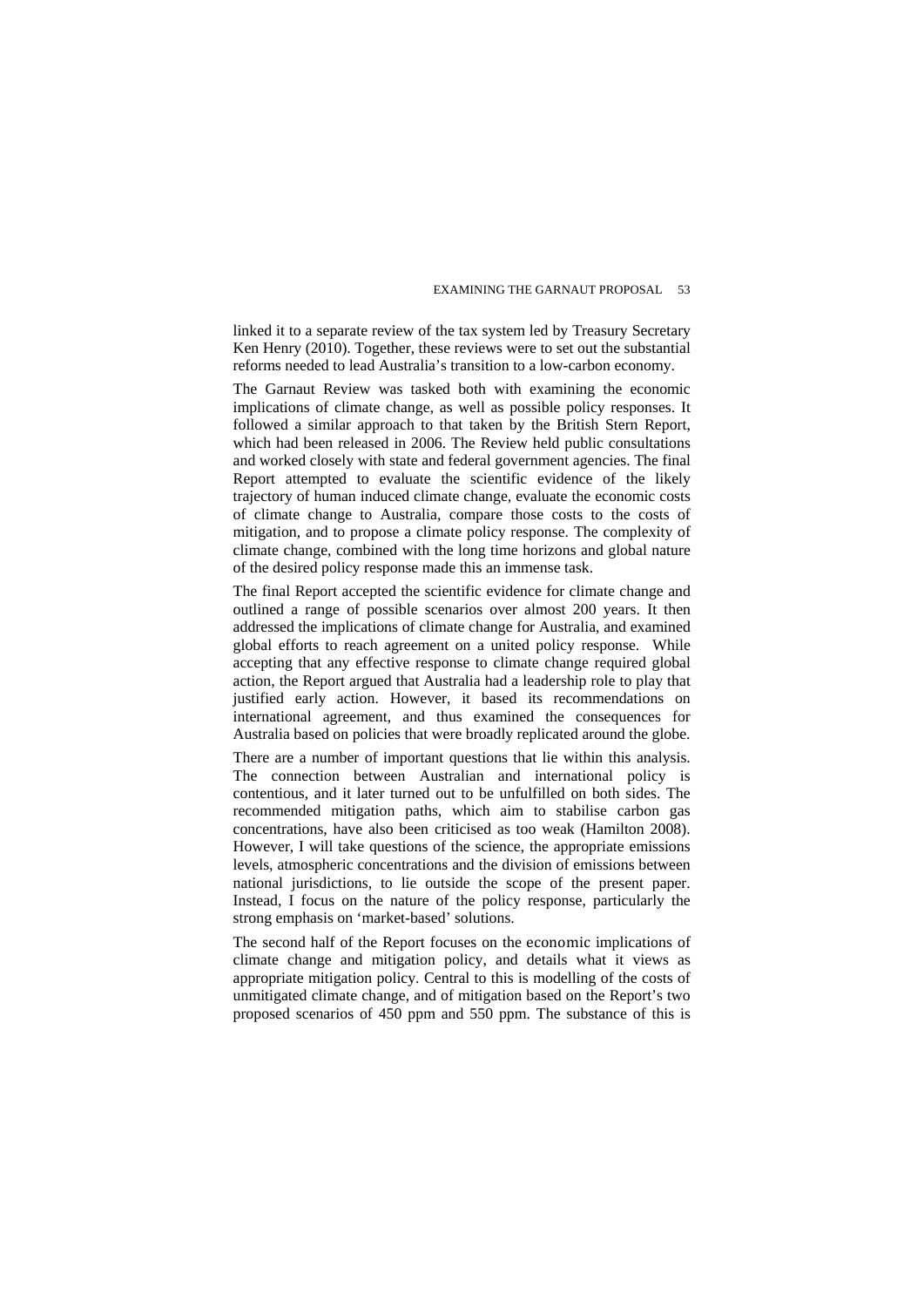discussed further below, but as the Report states it 'involves the most complex long- term modeling of the Australian economy ever undertaken' (2008: 247). The modeling does not include a range of effects that are difficult, even conceptually, to model, such as nonfinancial costs and the risks of very dramatic effects. Annual GNP is projected to be over 2 percent lower by mid century and over 7 percent lower by 2100, than would otherwise be the case. The cost to real wages is projected to be even higher. In contrast, the cost of mitigation, while significant, is estimated to be considerably lower. In both cases, the costs discussed are monetary costs, based on prices, and exclude a number of important 'costs' that are not easily quantified or priced.

The Report identifies the primary policy challenge as correcting for 'the missing market' and addressing 'market failures' (2008: 303). To do this it clearly identifies what it calls 'market-based approaches' as preferable to 'regulatory responses' (2008: 308). After outlining a number of potential policy mechanisms to incorporate the externalities generated by carbon emissions into the price system, it proposes an emissions trading scheme as the preferred option. However, it acknowledges that a 'carbon tax is superior to a poorly designed emissions trading scheme' (2008: 311). Not only is an emissions trading scheme the preferred option, it recommends this be the stand alone option. The Report concludes that 'No further measures are required to control national emissions in covered sectors' (2008: 312).

## **Markets or Regulation?**

The Report's focus on market solutions as opposed to regulatory approaches can also be confusing. Reading sections of the Report a casual observer would be struck by an apparent contradiction. Alongside the claims that by relying solely on a market-based trading scheme emissions can best be reduced, the reader would also find a series of complementary proposals that appear to be overtly regulatory. The Report also proposes: supporting climate and policy research, research and development for low-carbon technologies, emergency management, the protection of ecosystems and biodiversity, correcting for the distributional impacts of carbon pricing, education and training on responding to carbon pricing for the public and industry, structural adjustment programs in the La Trobe Valley, expanding public transport,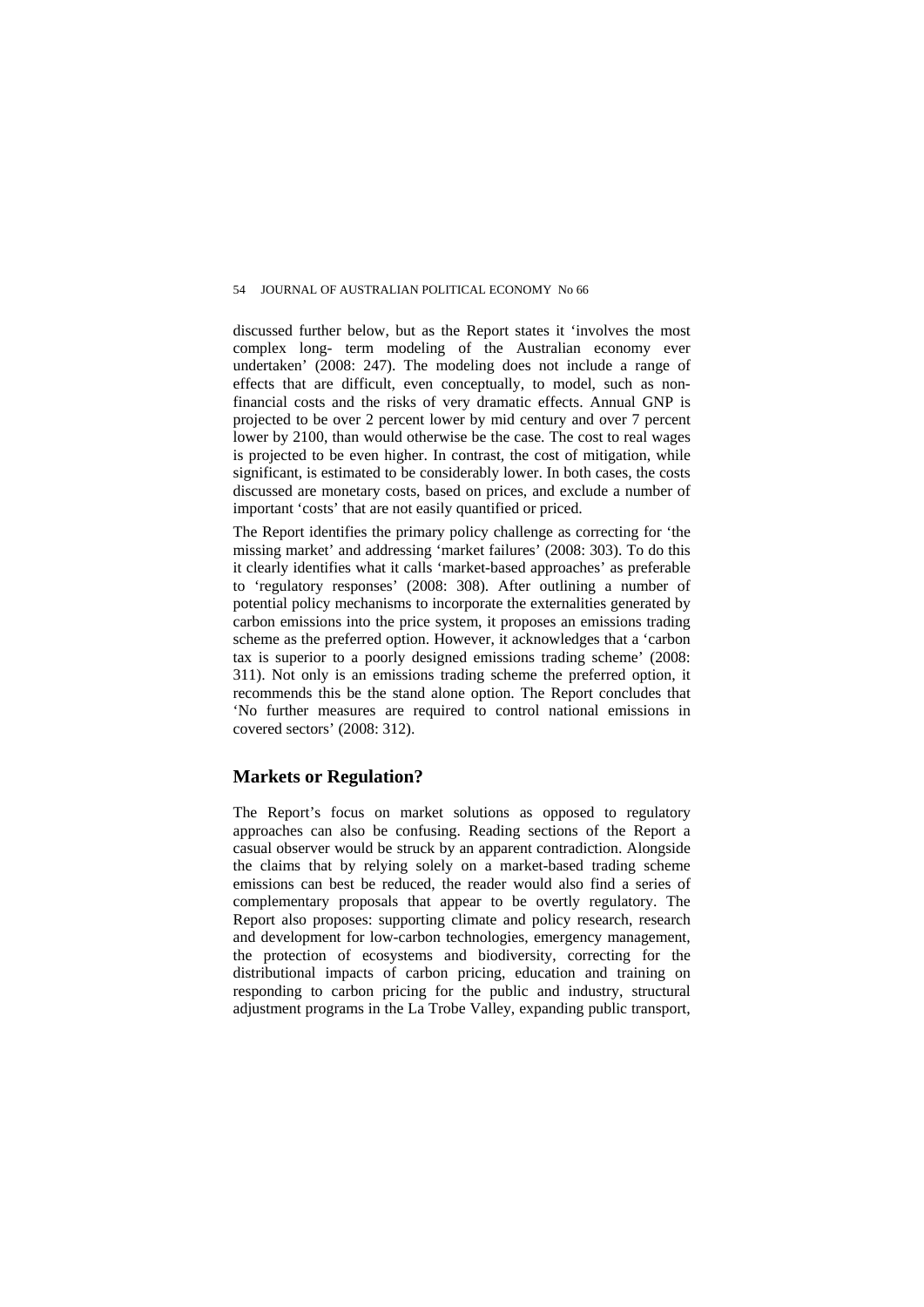urban planning, deploying carbon capture and storage technology, upgrading energy infrastructure, and planning education and training for the future workforce. It is an extensive list, and there are other areas where the Report sees a limited case for regulation.

These additional measures are not necessarily theoretically contradictory. In each case intervention is justified on the basis of a market failure, including additional market failures beyond the externalities produced by emissions. Yet, the measures proposed, including forms of direct public investment, planning instruments and subsidies for specific technologies, are difficult to reconcile with the strong market rhetoric elsewhere in the Report. One of the difficulties here, which extends to the construction of the emissions trading scheme itself, is the strong distinction drawn in the Report between 'market' and 'regulatory' interventions.

A growing legal and institutional literature has highlighted the difficulty in separating out 'market' and 'regulatory' approaches. Here, market approaches are taken to mean those that rely on economic incentives to regulate behaviour, while regulatory approaches involve direct command and control by the state. As David Driessen (1998) outlines, in practice most interventions involve aspects of both approaches. Driessen argues that both emissions trading and traditional command and control policies require similar government actions, in terms of defining legitimate actions and policing those actions, and that in practice both often have similar effects on incentives for innovation.

A broader institutional literature has drawn on Polanyi's (1944) account of the construction of markets to make a similar point. Fred Block (1994) has highlighted how states are involved in establishing markets through the construction of the rules of the game. Indeed, emissions trading seems particularly well suited to this type of analysis as it involves the construction of an entirely artificial market. Not only are emissions not a commodity in the sense that emissions are not produced for sale, trading schemes do not even trade emissions, but rather trade the right to emit. In this sense, emissions trading transforms the already existing carrying capacity of the atmosphere into a fictitious commodity (also see Lohmann 2010).

The abstract nature of the commodity that is produced, combined with the complex and uncertain nature of the biological system that is being protected, result in the complex regulatory response needed to effectively constitute the market. As Clive Splash (2010) has outlined, constructing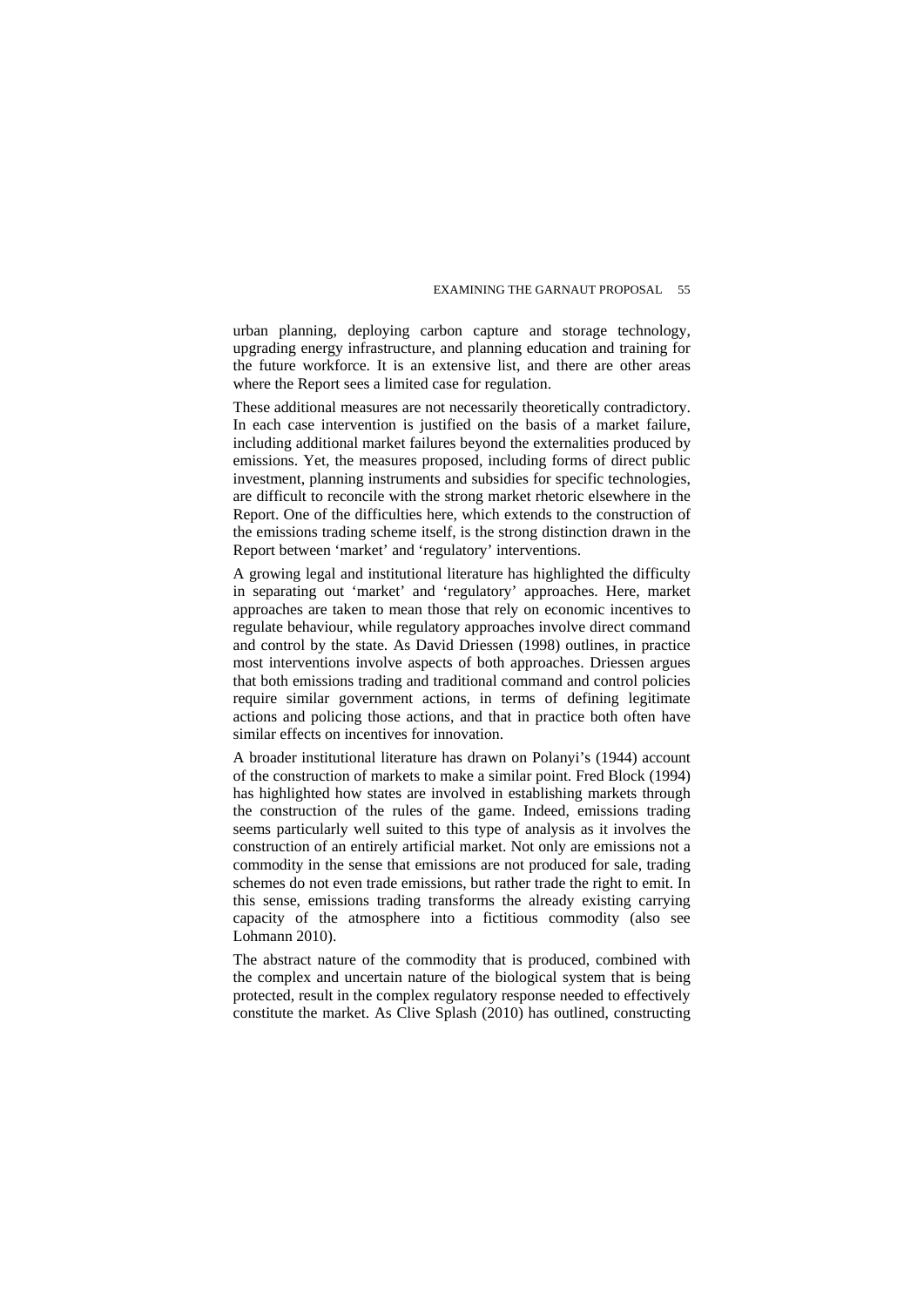emissions trading schemes has required voluminous reports to be developed by the jurisdictions seeking to implement these reforms. This vast literature is needed to properly define and regulate the new market into existence. However, given this level of complexity, both Splash and Driessen note that the incentive effects of emissions trading markets are not always those predicted by simpler neoclassical models. In Australia, Richard Denniss (2008) highlighted this by showing how emissions trading could create incentives for households not to undertake voluntary action because this would only reduce the cost of permits to industry.

#### **The Market as a Low Cost Option**

Leaving aside the difficulties in clearly separating market and regulatory policy options, the Report is clearer in defining how policy is to be evaluated. The Report's defence of market-based solutions is predicated on the ability of these solutions to reduce the cost of transition. Indeed, the much of the Report is focused on the issue of cost. It is on the basis of cost that the Report concludes that policy action to mitigate climate change is justified, and that this action should be market-based. The Report uses elaborate and technically impressive modelling to demonstrate the cost-benefits of mitigation. However, the value of this modelling, discussed below, is somewhat dubious. Its second claim, that markets offer a better model of mitigation, does not involve any formal modelling or comparison of costs. Instead, the Report identifies a number of potential inefficiencies from alternative approaches, suggesting that this would likely raise the cost of mitigation.

Before making a specific case for emissions trading, the Report makes a more general case for mitigation policy per se. While most environmentalists would welcome the conclusions of the Report, its methodology reflects its peculiar commitment to neoclassical orthodoxy. The Report's discussion, entitled 'Costing climate change and its avoidance', is largely confined to a cost-benefit (or relative cost) analysis. There is no discussion of either intergenerational equity or the precautionary principle – the two guiding concepts in much of the ecological economic literature on the need to take action to preserve natural ecosystems. These concepts reflect the pervasive importance of uncertainty and the very long time horizons involved in ecological policy, and their absence is consistent with the Report's broader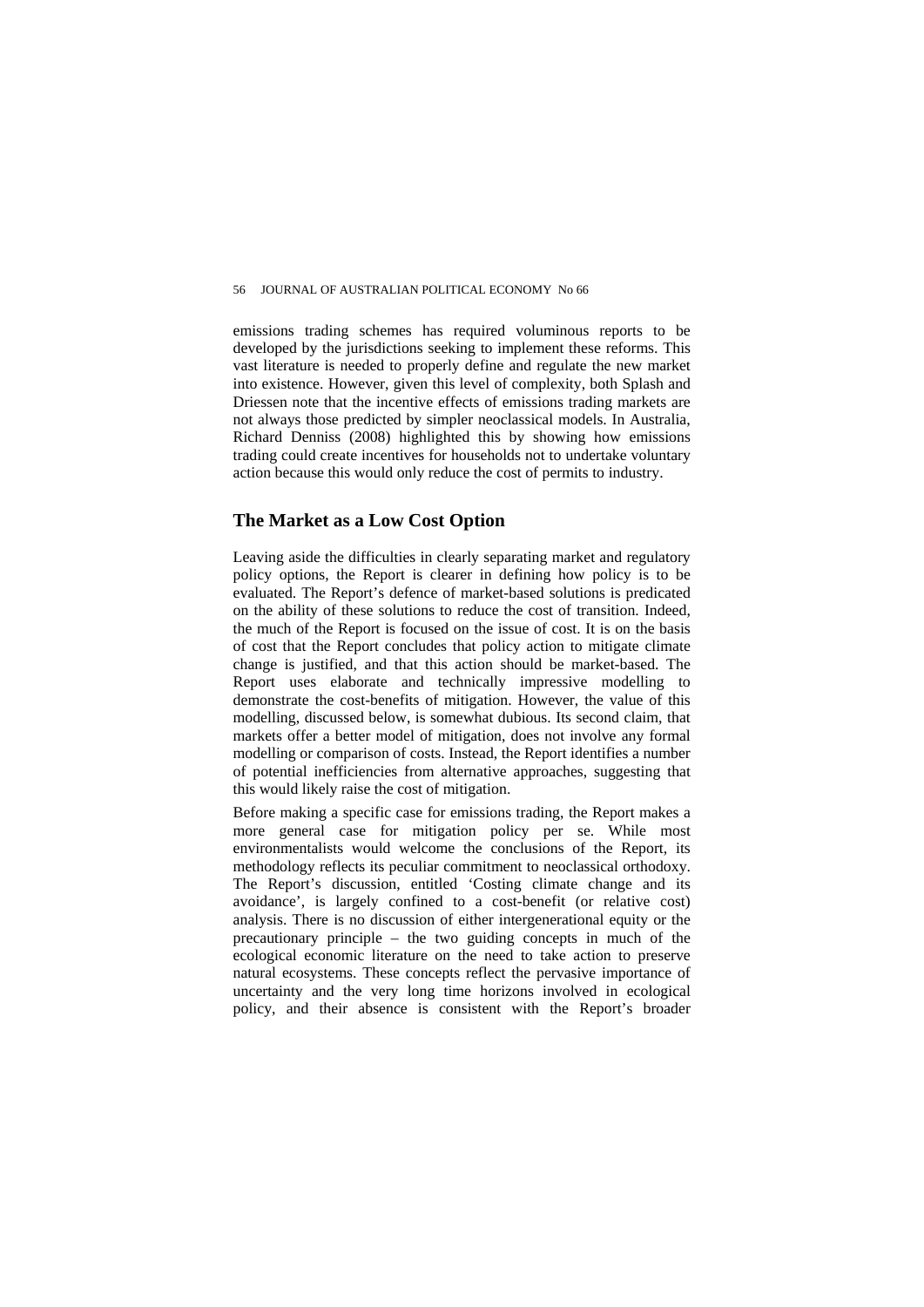approach, which assumes a much greater degree of certainty and control then appears warranted.

The modelling that underlies this comparison is indeed awesome in its scope and ambition. Yet it is difficult to place any confidence in the results. General equilibrium modelling has a questionable record of reliability (for example Kehoe 2007), while the general equilibrium project on which it is based has been more broadly discredited (Ackerman 2002). Similar modelling by the key agency involved in the Garnaut Report – the Australian Treasury – of the effects of population ageing has provided estimates that vary considerably over time. Between 2002 and 2010 the Intergenerational Reports revised their estimates for the federal budget deficit in 2041/42 from 5 percent of GDP (Treasury 2002: 57) to just 1.5 percent (Treasury 2010: 40). In comparison, the Garnaut Report identifies the relative benefits of mitigation by 2060 to be just 1 percent of GNP (Garnaut 2008: 267). This benefit increases significantly in the later part of the century, but given the uncertainties involved in making such long-term forecasts, and the poor track record of making such forecasts, it is hard to place any weight on these later findings.

This is not to suggest that mitigation policy is unjustified, but it does suggest it is hard to justify on the basis of this type of cost-benefit analysis. The uncertainties are simply too great, and our technical abilities to model such complex systems over such long time horizons much too limited. However, given the limited conceptual tool kit employed in the Report, there is no other option. At least the Report dignifies the sceptics of climate policy with elaborate modelling that identifies specific costs to specific sectors of the economy. There is no such detailed case made against alternative policy prescriptions. Instead the Report is dismissive of what it sees as regulatory approaches. Under the title of 'Pandering to pet solutions', the Report suggests that some 'Detractors of market-based mechanisms' might argue for additional measures to reduce emissions. However, it suggests 'They are wrong' (2008: 317). It goes on to suggest that other policies 'have no useful role in reducing emissions once the emissions trading scheme is in place' (2008: 318).

Market-based approaches are presented as providing a high degree of certainty. The Report argues that 'A well-designed emissions trading scheme (cap and trade) can be relied upon to constrain emissions within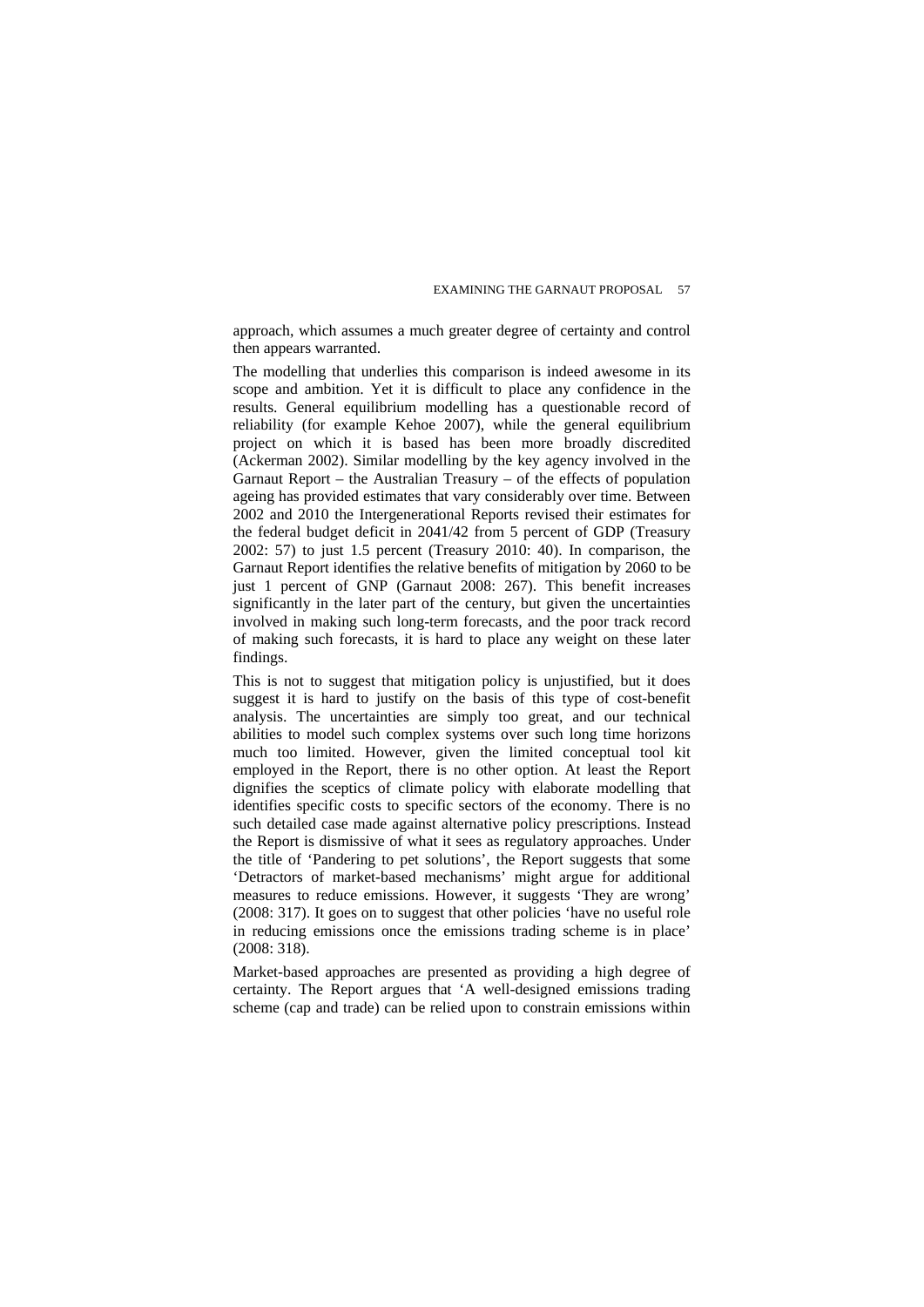the specified emissions limit (or trajectory)' (2008: 311), and that 'Unless private parties contravene the law without consequence, a comprehensive and well-designed cap and trade scheme ensures that emissions will decline in line with the reduction trajectory (the 'cap')' (2008: 317). In theory this is correct, although in practice the complexity of the market, discussed above, makes this extremely difficult to realise in practice (see Driessen 1998). Also, as the Report itself acknowledges, emissions trading creates certainty over emissions by allowing prices to rise. Graham White (2009) has suggested that these price rises may be considerable, potentially generating broader economic implications, and bringing into question the certainty of maintaining any cap under these conditions. It is notable that the Government specifically precluded allowing prices to rise rapidly, essentially removing the 'cap', for the first 5 years (see Senate Select Committee 2009: Chapter 4).

Where alternatives are entertained, they are dismissed relatively quickly, often based on abstract or generic economic arguments, rather than any attempt to engage with specific policy options. For example, the brief discussion of 'regulatory approaches' that accompanies the much more detailed discussion of various market alternatives concludes that 'Such policy mechanisms have difficulty in responding to the sometimes rapid but usually unpredictable evolution of technology and consumer preferences' (2008: 308). It argues that any direct intervention presupposes 'that government officials, academics or scientists have a better understanding of consumer preferences and technological opportunities than households and businesses. This is generally unlikely and cannot ever be guaranteed' (2008: 317). This statement is somewhat surprising given the Report acknowledges that government action may be needed to inform consumer and business choices in many instances.

In all cases the Report argues that direct regulation is liable to increase the costs of transition, except in those circumstances where regulation is used to correct market failures. In establishing the importance of cost as the rubric for evaluating policy change, the Report acknowledges that any mitigation policy will impose costs compared to a situation where there is neither climate change nor action to reduce emissions. Those costs are conceptualised both in terms of dead weight losses to the industries changing their production processes and in terms of aggregate production that have an economy wide impact. Given the importance of minimising cost the Report therefore concludes that this action 'can only be justified if the scheme enables the least-cost adjustment (in terms of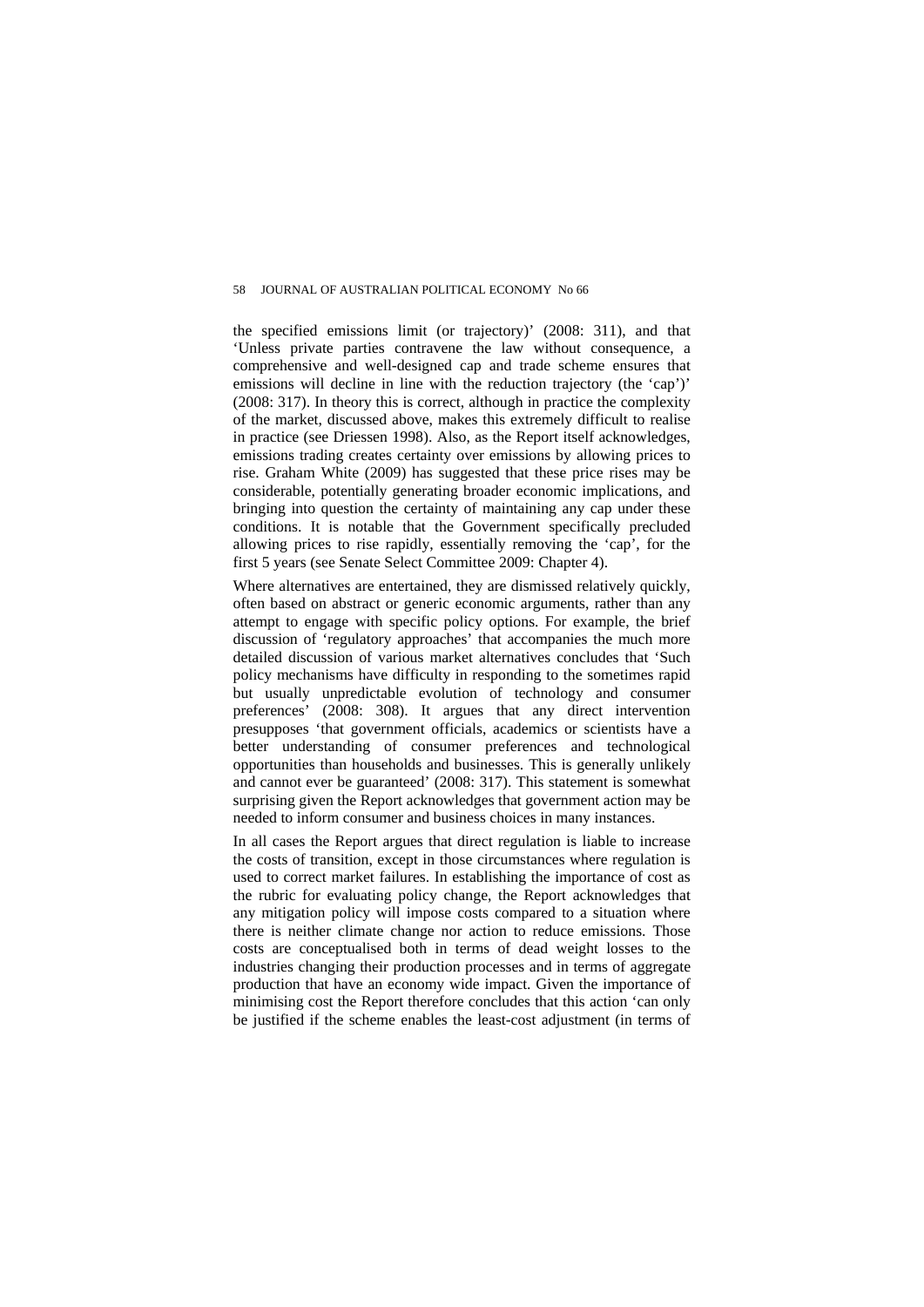resource allocation across the economy) to a quantifiable and verifiable commitment to reduce emissions' (2008: 314). In this sense, the Report clearly understands minimising costs, including costs to aggregate production, as its central criteria for evaluating policy alternatives.

## **Is Cost the Main Issue?**

The Report focuses attention on minimising cost. This is primarily conceived in terms of aggregate costs. The Report identifies a net benefit in terms of aggregate costs in undertaking mitigation policy (measured in terms of GNP), and it identifies costs associated with transition, which likely occur as deadweight losses experienced by producers, but which are largely passed on to consumers. Thus, here too, cost is effectively conceived in the aggregate as the costs experienced by consumers in paying more for carbon intensive goods and services. However, it is not clear that aggregate cost (or inversely aggregate production) is the most appropriate measure of a policy's effectiveness. Policies can increase aggregate production while simultaneously producing both winners and losers. While the total cost in GNP terms might be low, the cost to some groups may be high, and it is unclear how we should evaluate such an outcome.

Neoclassical economics has traditionally resolved this issue through the Pareto welfare criteria (see Coleman 1979). This allows a 'weak' value judgement that simply approves of changes that increase the welfare of some without decreasing the welfare of any. Markets are thought to achieve this through free exchange, which ensures that all parties see themselves as beneficiaries of the exchange. However, policy interventions invariably lead to some redistribution, either directly or indirectly, and so violate the Pareto criteria (see Calabresi 1991).

To account for this, neoclassical economists have increasingly justified using aggregate measures of production and cost-benefits analysis, based broadly on the Kaldor-Hicks criteria (see Coleman 1979), often with the proviso that additional redistribution should take place to compensate losers. Thus, if the total product is higher, the benefits enjoyed by the winners can be partially redistributed to ensure there are no losers (see Farrow 1998). Such an approach holds some appeal. Unfortunately, in practice many economic reforms either do not implement adequate compensatory arrangements, or else produce ongoing dynamics that can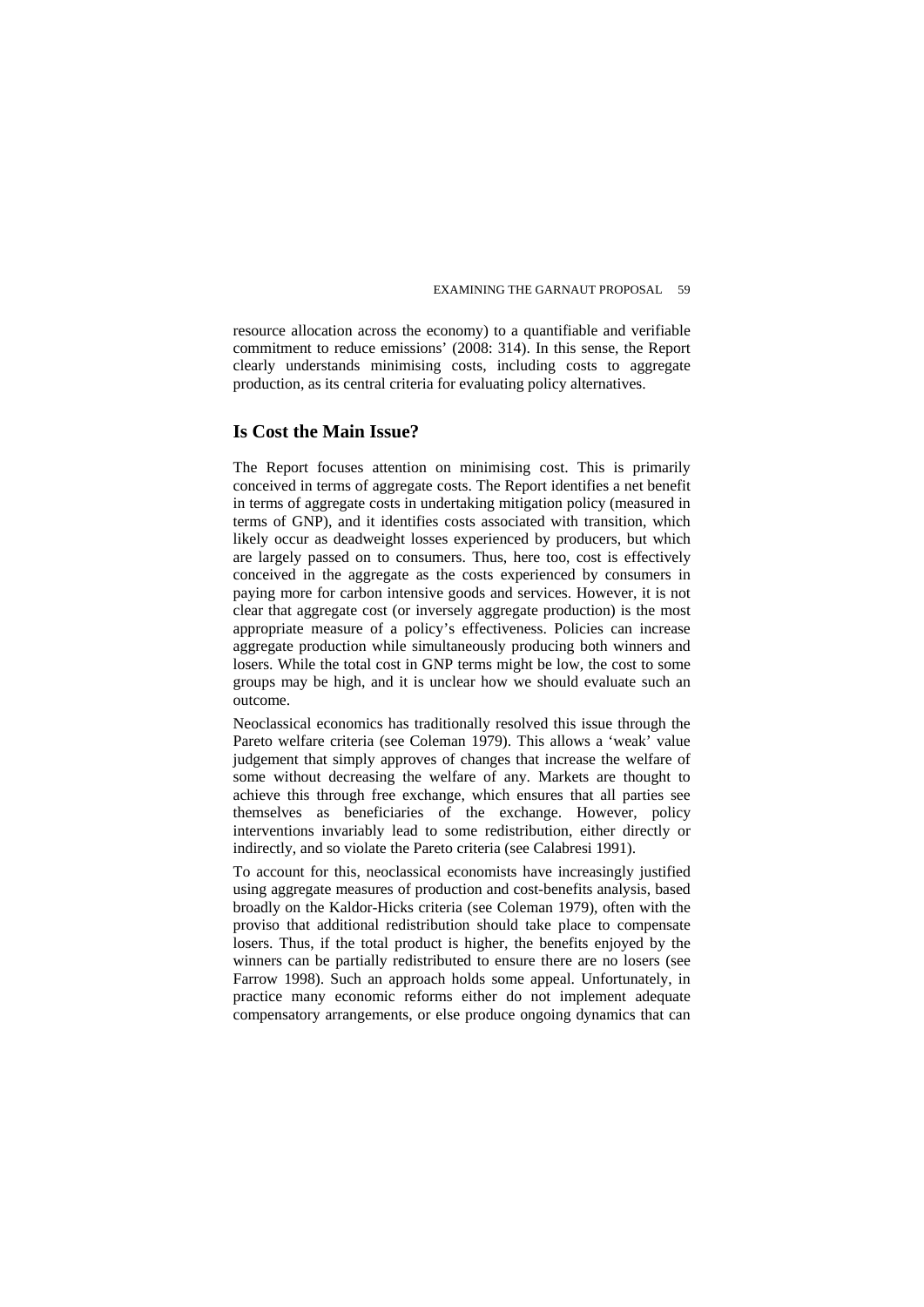gradually widen inequalities over time, beyond what may have initially been envisaged.

The Garnaut Report acknowledges some of these risks. Indeed, it claims to follow a more stringent distributive criterion, stating 'It is accepted that income has diminishing marginal utility—that is, an extra dollar has more utility to the poor than to the rich' (2008: 393). This is used to justify compensation to low-income households proposed in the Report. The majority of this compensation takes the form of changes to taxation and social security arrangements that would provide low-income households with additional income. In addition there is a more modest provision proposed for targeted assistance for those unable to afford the capital investments necessary to reduce their carbon footprint.

However, the compensation is not entirely 'redistributive'. After all, the introduction of the emissions trading scheme generates new costs, which are proportionately higher for low-income households (see Garnaut 2008: 386). The compensation then offsets this effect. Overall this may leave some low-income households a little better off, and result in higher income households paying the bulk of the cost, but the central rationale does not appear to be a broader redistribution of income, but rather compensation for the costs imposed by policy change. In contrast, policy proposals to deal with water scarcity have focused on limiting particular kinds of water use deemed less socially necessary and which are more common amongst high-income households. Policy based on this principle would seem to have more resonance with the principle of diminishing marginal utility of income than emissions trading.

The fact the Report treats these payments as if they do constitute a more substantive form of redistribution appears to reflect a broader assumption in the Report that the imposition of a new market framework onto emissions is not really changing the distribution of income, merely enacting what is already implicit. In other words, the Report largely treats the post-emissions trading situation as the baseline, as if the market always did exist, and that new policy measures simply enforce what has always (implicitly) been the case – that pollution constitutes a breach of property rights. This naturalization of the market conceals an active privatization of resources, one that has traditionally been advocated for solving the 'tragedy of the commons' (see Harvey 2007: 65), but now is simply assumed. Again, alternative approaches, such as carbon rationing that seek to allow each individual to consume carbon intensive goods to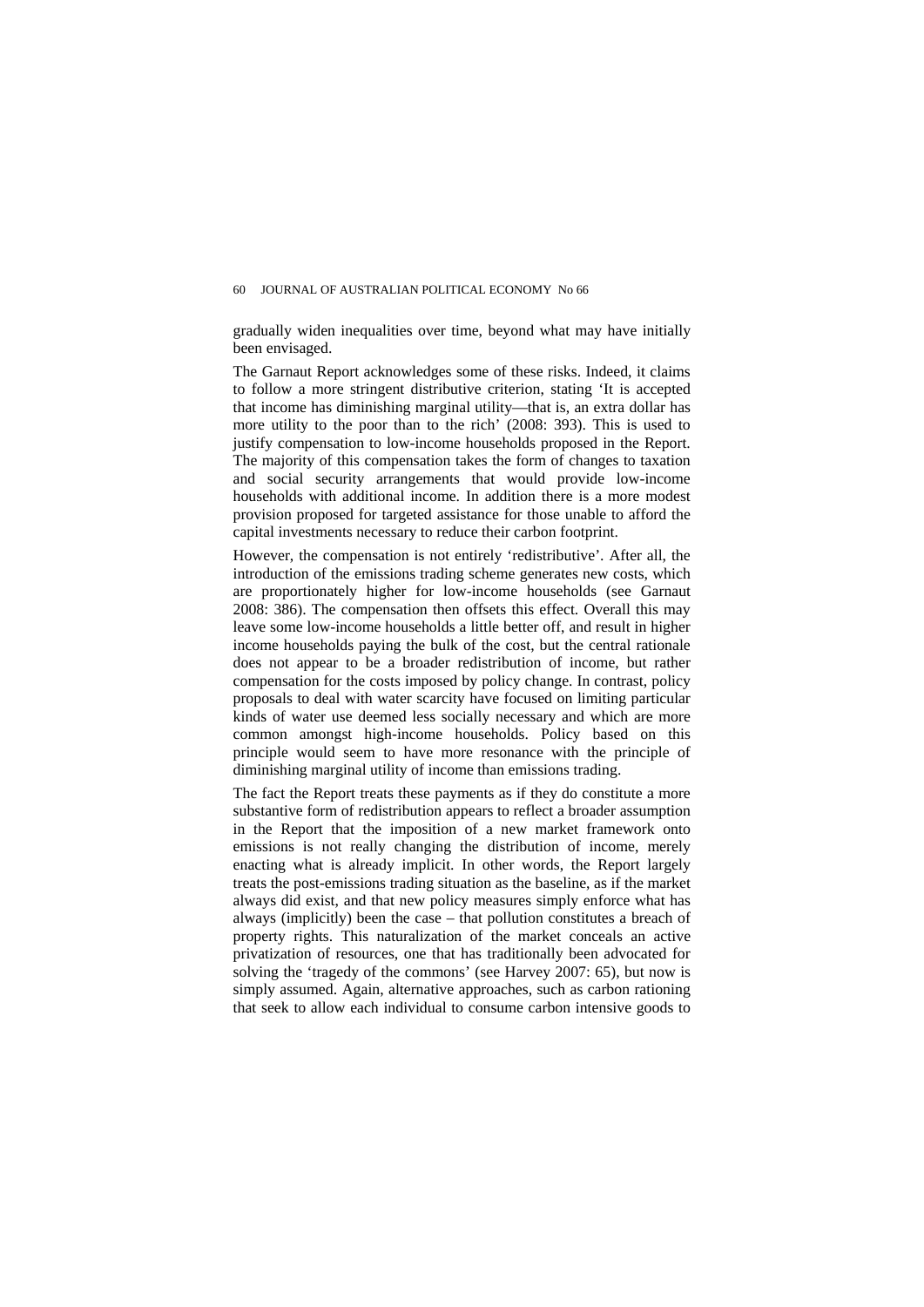the same level, would seem to better embody the equity principles the Report espouses, and would ensure the privatization of nature is at least undertaken on the basis of equal shares, rather than shares that reflect the existing distribution of income, as does emissions trading (see Spratt 2007).

The discussion of distributional impacts of emissions trading, however, is largely confined to this discussion of relative price changes, tax and social security payments. As a result, the discussion of distribution is focused on comparing income deciles. This overlooks important aspects of distribution that are likely to be more significant in determining overall income inequality, in forming an ethical judgment of whether the reforms leave people as a whole better off and in meeting the political challenge of gaining community acceptance. From both an ethical and political standpoint it is individuals and their communities – not income deciles – that must be assured they are no worse off. From a distributional perspective, the change to the distribution of market income, through changes in wages, the structure of employment between industries and the rate of profit, all have potentially larger impacts than those discussed in detail in the Report.

The Report does acknowledge there will be impacts on employment and on regional communities. However, in most cases it concludes this does not justify any specific policy response. Only in the La Trobe Valley does the Report see a case for structural adjustment assistance (2008: 398-9). In part this reflects a belief in the viability of carbon capture and storage technology to allow the continuation of the coal industry (see 2008, Chapter 18). However, the Report does acknowledge the likelihood of widespread job losses, so it is not clear that the viability of any given technology is crucial in the final assessment. For example, the Report acknowledges the potential for significant impacts on agriculture, but does not consider this a justification in itself for regional assistance, stating;

Regions with emissions-intensive agriculture may be severely affected by the emissions price but have the options to diversify towards less emissions-intensive production or to seek alternative employment for their labour force. (2008: 397).

More broadly, the Report also acknowledges that industrial restructuring is central to the income distribution impacts of emissions trading. It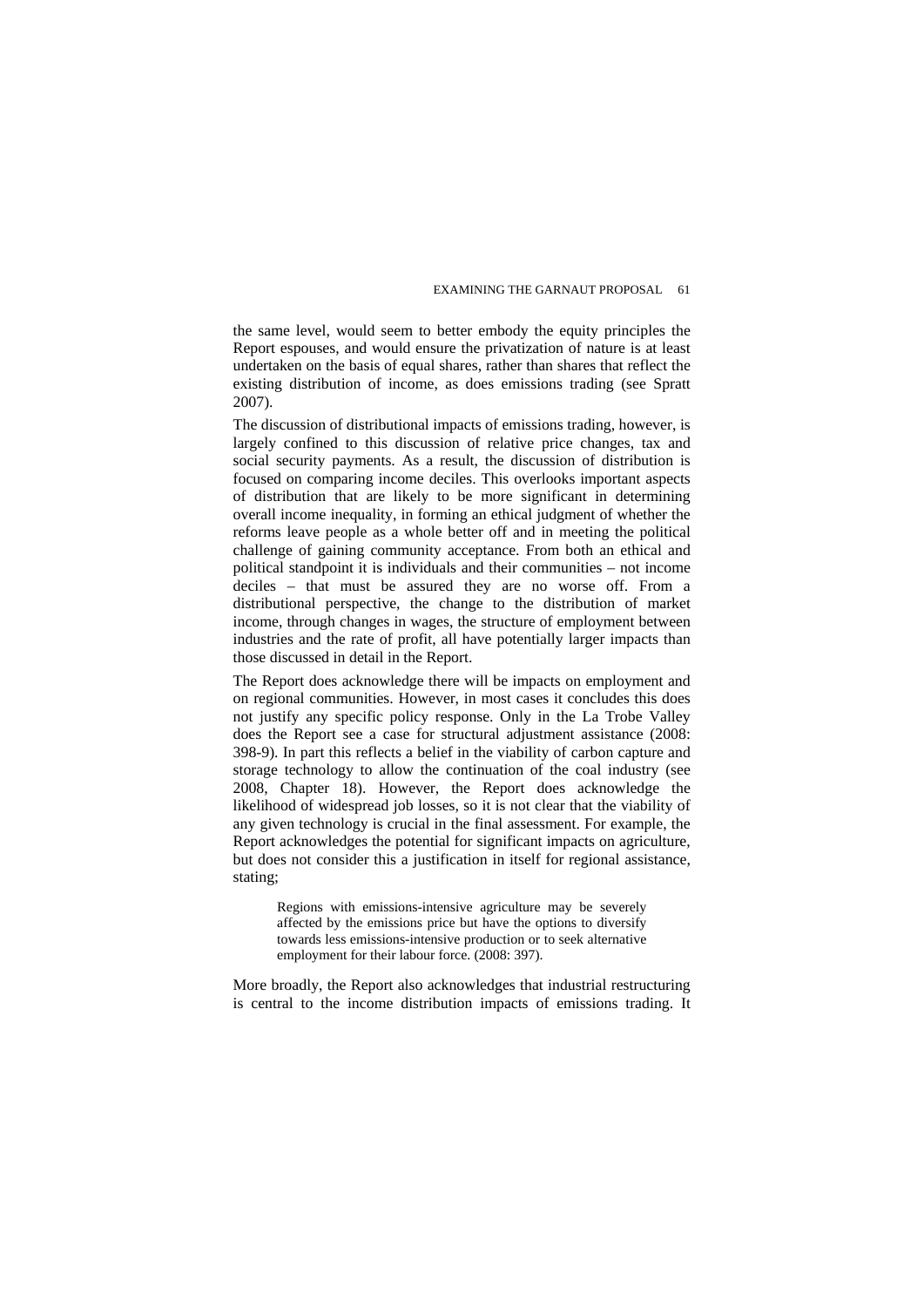acknowledges that some regions are more vulnerable to these effects, and that these regions have already had to deal with significant economic restructuring.

A significant proportion of the income distribution effects of climate change and climate change policy will come from changes in the industrial make-up of the economy over the longer term. Regional communities and industries are likely to be more vulnerable to these impacts than urban centres, due to their reliance on agriculture and other natural resource-based industries, and low levels of infrastructure stock. Regional communities, in particular farming regions, have already been subject to structural change to a much greater extent than metropolitan centres in recent history (Productivity Commission 1998) (2008, p.400).

While the Report acknowledges that these impacts are likely to be significant, and have been significant in the past, it offers no constructive policy advice to address the concern. The above passage ends by stating 'These are issues for policy in the longer-term future' (2008: 400). Instead, it suggests that the 'main guarantor of equity during rapid structural change is maintenance of economic growth and full employment within a flexible economy' (2008: 385). The possibility of localized (if not more generalized) recession leading to both costs in aggregate production and equity, are not discussed.

As a result there is no meaningful discussion of the uncertainties of transition and the likelihood that this will leave some workers, regions and industries substantially worse off. This is the least credible aspect of the Repot's commitment to flexible markets given the recent experience of prolonged high unemployment in the regions badly effected by previous rounds of economic reform (for example Smith 2001). It also brings more fundamentally into question the Report's evaluation of the costs imposed and the distributional impacts of its policy recommendations, as both rely heavily on the ability of flexible markets to ensure the transition does not entrench unemployment, or lower paid employment.

It is useful to reflect on the importance of growth in the Report's evaluation of the market. First, growth in production, as measured by GNP, is taken an important indicator of 'cost' and therefore of economic welfare. This is despite the broad acceptance of the deficiencies of GNP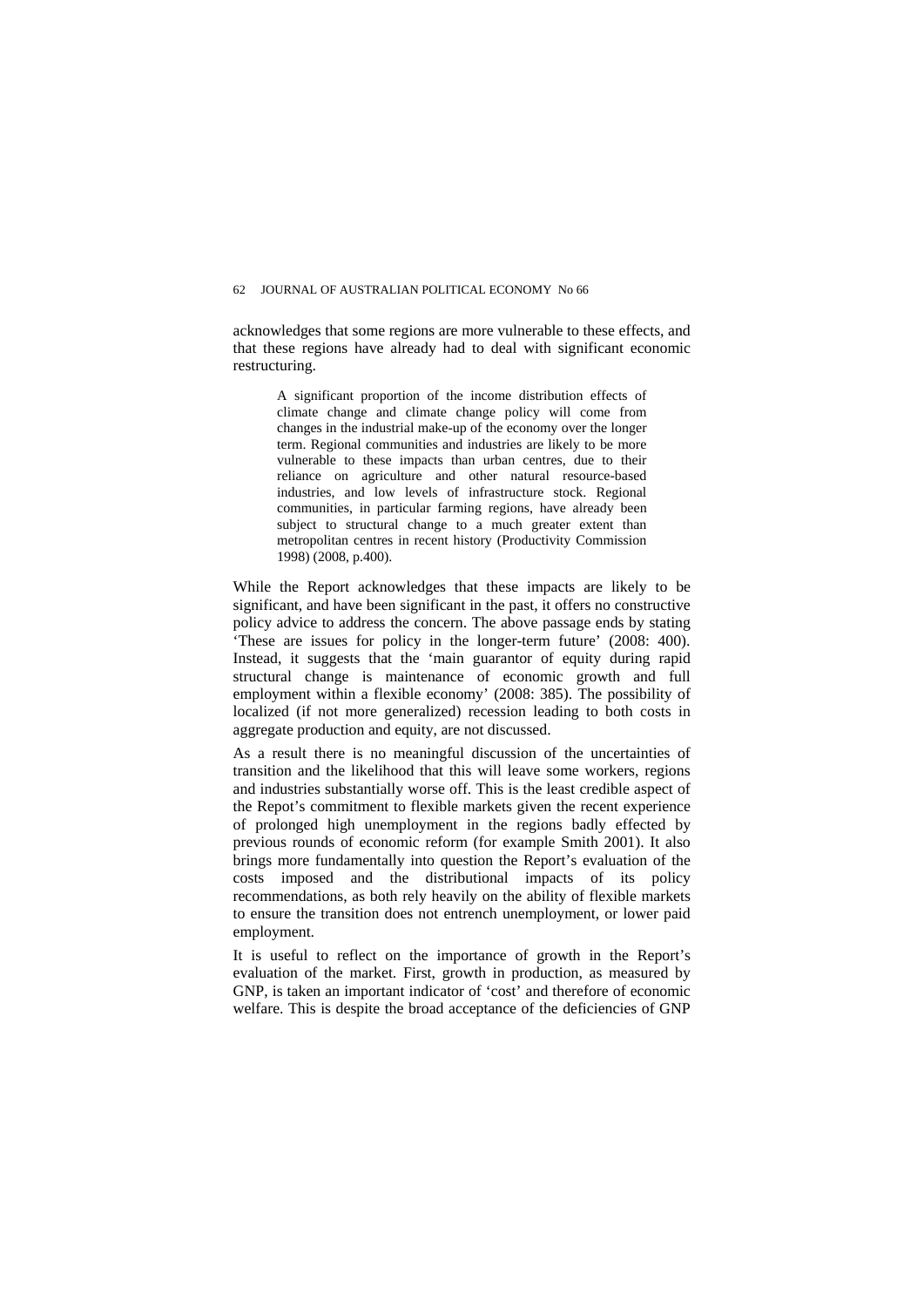as a measure, and the potential contradictions, even in principle, of unlimited growth and sustainability. Second, high growth is also a necessary condition of transition because it helps to reduce the uncertainties and potential losses and inequalities generated by economic restructuring. Indeed, growth also allows for the new tax imposed through a carbon price to effectively be paid without reducing the real income of those paying it.

It is an unconvincing account. The magnitudes involved, while sizeable at the economy level are not insurmountable. A reduction in income of 1 percent over a forty-year time horizon, let alone the failure of incomes to rise by 1 percent, is not so large as to simply rule out in principle any alternative policy response, as the Report does. Instead, the real threat posed by transition is not the magnitude of the costs, were they to be shared equitably, but rather the distribution and uncertainty of those costs. As Galbraith (1987) once observed, and the Report comes close to conceding, the real purpose of promoting increased production is not for the sake of the production itself, but rather as a means to resolve the tensions generated by inequality and insecurity within a market economy. In the same way, one suspects the goal of maximizing growth in the Report is not important in itself, but rather it is the mechanism by which these real concerns might be addressed without bringing into question the broader economic framework. Yet, by doing this in such an unconvincing manner, the Report seems to magnify equity and security concerns, rather than addressing them directly.

## **Implementing Emissions Trading**

The focus on cost, rather than on distribution or security, raises practical challenges, as does the abstract and complex nature of the policy intervention itself. This focus also tends to obscure the extent of complexity and uncertainty. This potentially undermines both the desirability and the political feasibility of the Report's recommendations, The uncertain nature of the distribution of costs can create increased political resistance from those fearful they will suffer losses. The complexity of the scheme also makes it difficult to engage with, and potentially undermines the influence of broad public opinion compared with the interests of those with greater incentives to intervene in the policy process.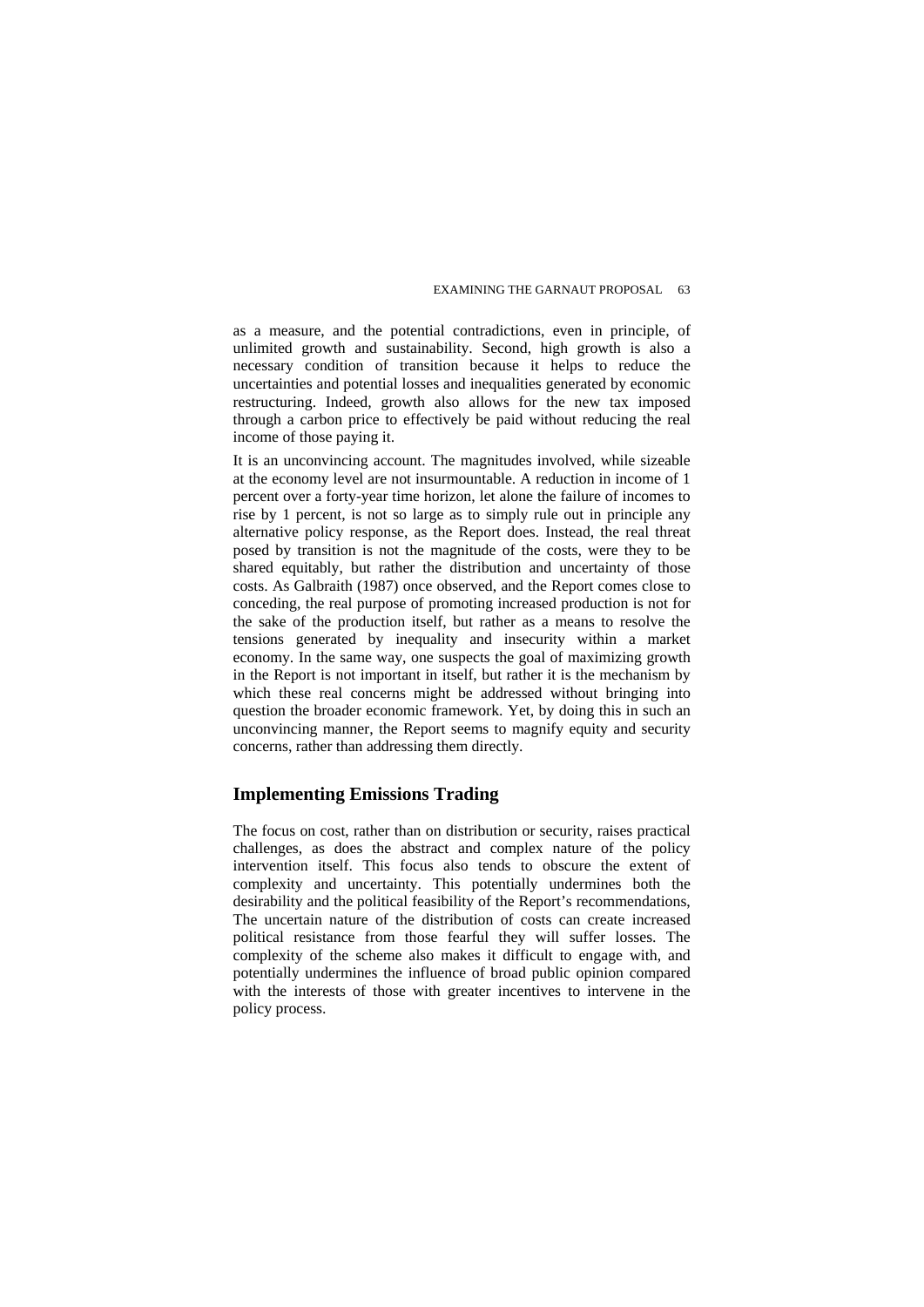Of course there are advantages to minimizing total costs. To the extent that most of these costs are imposed on the public sector reducing costs also reduces the need for spending cuts, tax increases or increased debt. Lower costs may reduce the need for compensation to losers and may reduce the number of losers and the size of their losses. All of these effects do have real political impacts, as there is generally greater resistance to experiencing losses than to receiving new benefits (see Pierson 1994). There are also some potential winners, including renewable energy industries and potentially the finance sector, which will ultimately manage much of the new market (see Windsor & McNicholas 2009).

However, generating lower total costs, but costs that are concentrated and uncertain in their distribution, can significantly increase political resistance. Unlike some other policy options, the impact of emissions trading is difficult to predict, even at the industry or regional level, let alone at the level of the firm (Garnaut 2008: 315-6). To introduce these costs without ensuring complementary measures to provide greater certainty and equity is likely to substantially reduce political support. Research in the United States that has examined why market-based environmental regulation has not been introduced more widely, given the strong support for this type of solution amongst experts, has identified the uncertain distribution of costs as a key explanation (Keohane et.al. 1998: 360-361). This is potentially reinforced by the recessionary bias of instruments that deal with emissions by raising costs for existing industries, rather than providing subsidies for new employment (Spies-Butcher & Stilwell 2009).

A particular challenge in implementing a trading scheme, as opposed to a tax, which also influences relative prices, is its abstract and complex character. Unlike most of the measures proposed in the Garnaut Report, which attempt to address market failures, the implementation of an emissions trading scheme extends to constructing an entirely new market – what the Report refers to as the 'missing market'. It is an interesting choice of language, suggesting that there implicitly exists a market that has yet to be regulated into existence.

In some ways this reflects the broader popularity of market models and quasi-markets in Australian policy making (Manne 2010; Pusey 1990). In numerous social policy contexts governments have introduced quasimarkets as a way of providing economic incentives to service providers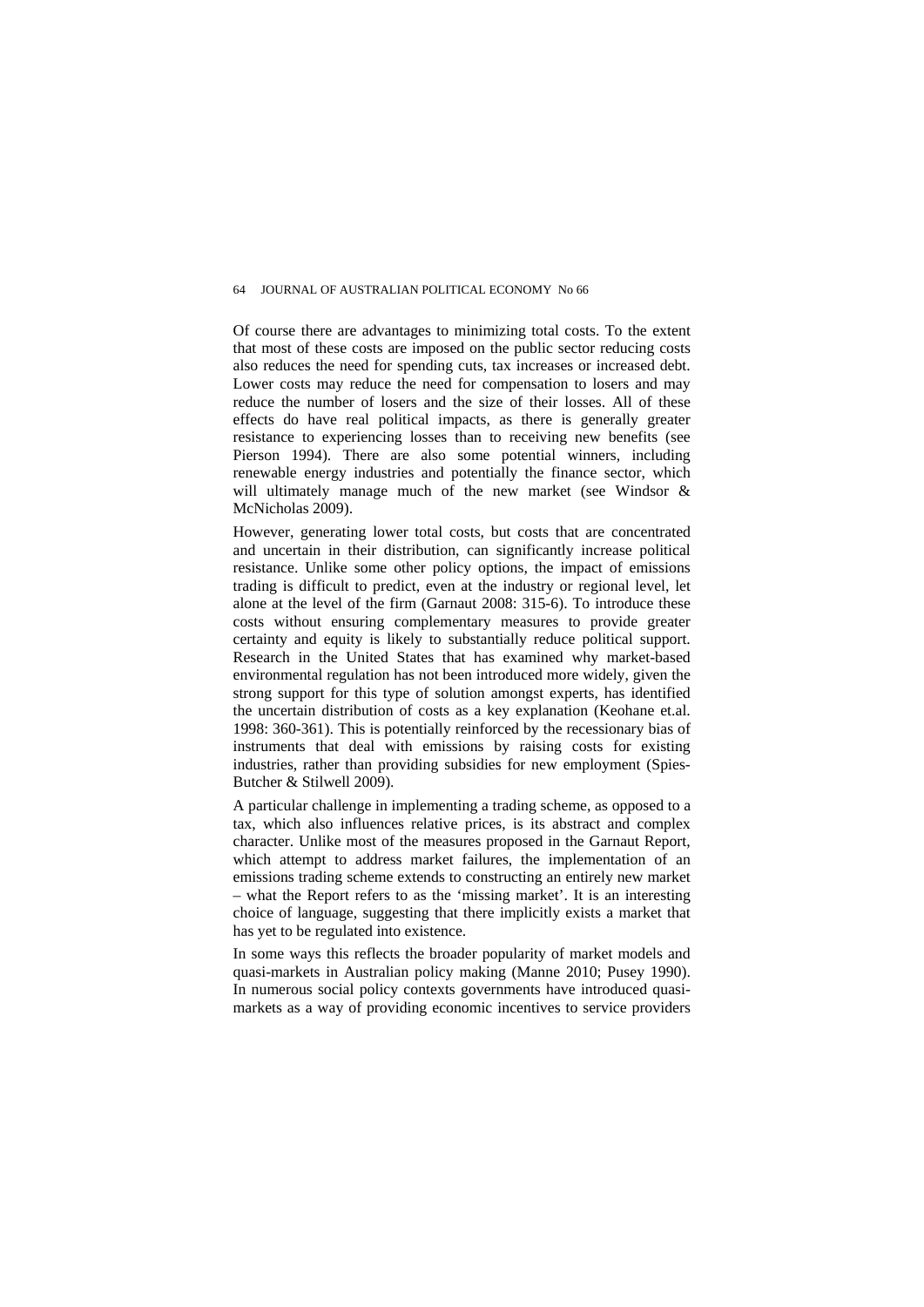(see Le Grand 1997). Elsewhere I have argued that this can be an effective tool in advancing principles of social justice where the competitive pressures of the market are mobilized to undermine producer power and improve access to needed services, as was the case with the introduction of Medicare (Spies-Butcher 2009).

It is true that market mechanisms can also overcome some ideological opposition to government intervention, by cloaking what essentially remains a regulatory intervention in the guise of 'market' deregulation. However, emissions trading goes considerably further. In instances like Medicare, quasi-markets are strongly regulated and ensure significant monopsony power is retained by the state. These policy approaches minimize risk, and focus that risk on targeted producer groups. While this does prompt resistance from producers, often a clear objective of government is to undermine producer power, and markets do this in a less visible way than alternative policy instruments. By contrast, emissions trading creates large, economy-wide risks more comparable to the introduction of competition policy than to individual quasi-market interventions. Also, rather than simply reversing aspects of decommodification that have taken place in social policy areas as a result of the advance of the welfare state (Esping-Andersen 1990), emissions trading requires the construction of entirely new and highly abstract markets.

The complexity of policy instruments like emissions trading increases the costs associated with effectively engaging in policy formation and debate. In general this is likely to reduce the number of people engaged in the policy process, with those with the most resources and those facing the greatest potential costs or benefits from change being the most likely to remain. In the context of the current policy debate, that is likely to mean the dominance of large high-emissions industries. This appears to be exactly what has happened, with extensive evidence of large investments by polluting industries in intervening in the policy process (Pearse 2007; Hamilton 2007). Alternatively, it is extremely difficult for even engaged citizens to properly monitor the debate. In Australia it is likely this contributed first to modifications to the proposed emissions trading scheme that substantially undermined its potential effectiveness, and then to widespread public confusion about the efficacy of the proposed scheme.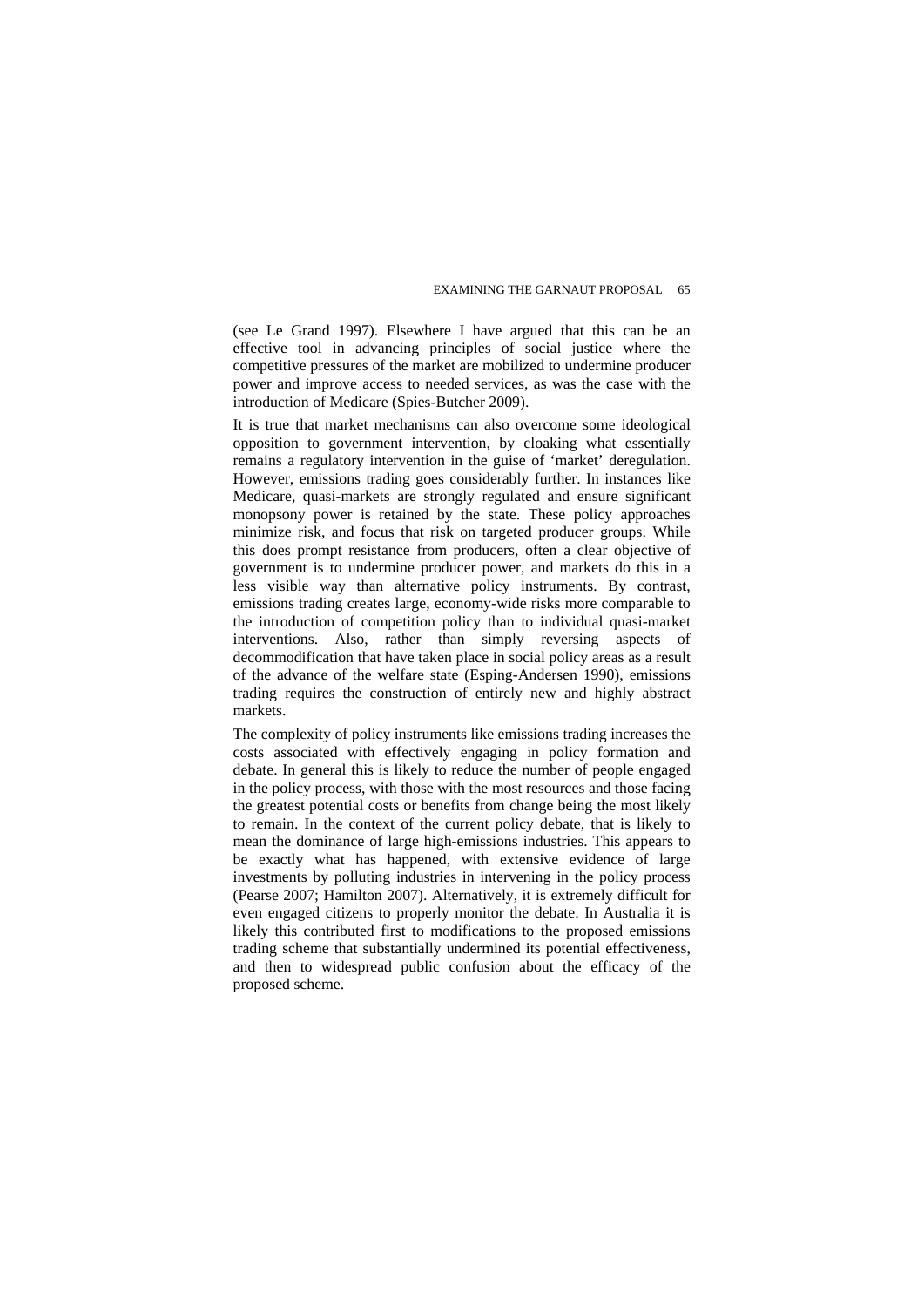Achieving policy change is usually difficult. There are substantial pressures towards inertia. Achieving policy change that has widespread implications for employment, industry structure and the distribution of income, whether this aids or hinders equity and sustainability, is an extremely challenging task. There are few examples of this being achieved. In recent history the two most prominent examples are the construction of the welfare state and the implementation of economic reform. Each requires mobilizing political coalitions and resources, often over long periods. However, while the former example is associated with mass support across broad social classes (for example Esping-Anderson 1990; Baldwin 1990), the later has almost exclusively been an elite project (Pusey 1990). It is unfortunate that the Garnaut Report appears to be advocating such an approach to such an important reform. It also raises the prospect of the sort of political resistance and backlash that has accompanied economic reform. And it is ironic that such a reform remains the main policy alternative in a context of increased domestic support for nation building and international skepticism towards neoliberalism.

#### **Conclusion**

Emissions trading remains the most prominent single climate policy initiative in the Australian debate. While many other initiatives have been both proposed and enacted, it continues to be the focus of considerable attention and policy activism. That focus has been driven in part by expert initiative. From an early stage Australian policy makers have explicitly favoured emissions trading (see Australian Greenhouse Office 1998), while more recently the expert Garnaut Report has also recommended in its favour. This expert support has been strong not only in the sense of placing emissions trading on the policy agenda, but also in promoting it as the central, or even only, policy response. Thus, expert opinion has often suggested that emissions trading would reduce or eliminate the need for other complementary measures – or even make such measures undesirable.

This strong expert policy consensus has been driven by a strong commitment to neoclassical economics. The Garnaut Report, the single most influential Australian climate policy document, is an exemplar of this. The Report's policy recommendations rely heavily on neoclassical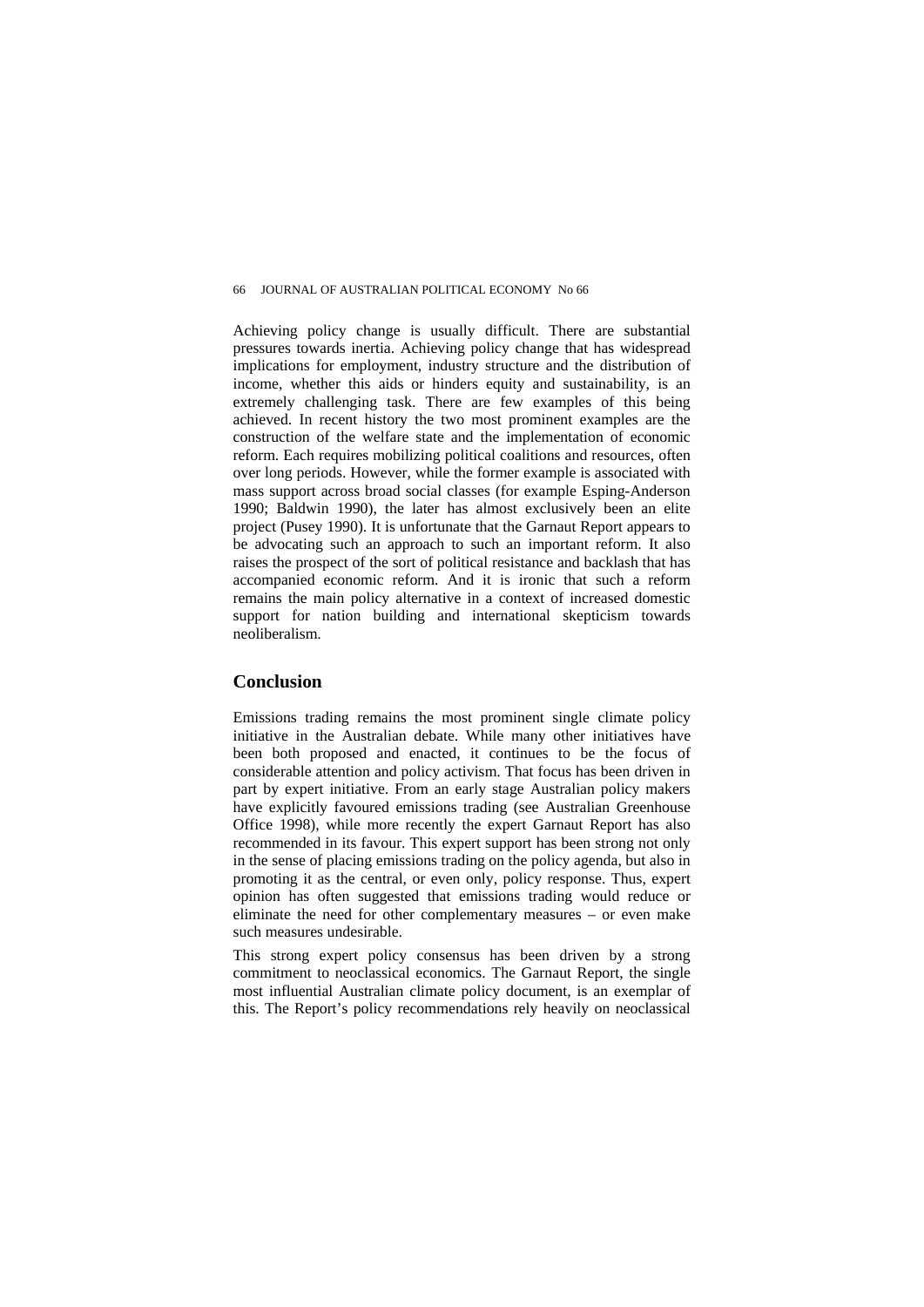arguments that favour markets in general, and it specifically rejects policy proposals that do not fit into its framework of either establishing the 'missing market' for emissions, or else correcting for other market failures. Despite this, in practice the Report recommends numerous regulatory interventions, reflecting the sheer complexity of the issues and the limitations of the market/regulation divide.

The primary rationale for favouring market-based responses is to minimize the cost of transition. However, this argument remains unconvincing. Emissions trading imposes a range of new costs that would disproportionately effect particular industries, regions and income groups. The Report argues that emissions trading lowers these costs, at least in the aggregate. The Report suggests maximizing growth is also necessary to reduce the costs of transition and ensure retrenched workers and adversely affected regions can secure market income. Yet, it does little to genuinely address the uncertainties generated by transition. The costs of transition remain small on average, rather it is the uncertainty of their incidence, and the likelihood of those costs being concentrated, that is of primary concern, and the Report does little to address this.

This raises a number of political challenges in advancing emissions trading. Imposing large and uncertain costs potentially increases political resistance. Implementing a trading scheme would also require a complex legislative process that is difficult to explain to a mass audience. This potentially makes it more difficult to build the institutional and sustained political support needed to overcome policy inertia and entrenched political interests. It also creates an incentive structure that provides the greatest benefits for engaging in policy development to those with the largest interests and most resources, creating a real potential for polluter capture of the policy process.

All of this is not to dismiss 'market-based' approaches. Indeed, it is perhaps more useful to question the current use of the market/regulatory dichotomy. Instead it is to argue in favour of a more nuanced approach to policy development that seriously engages with a range of policy options and is sensitive to the political, as well as economic challenges, of policy making. Doing this would mean engaging in a more holistic debate about costs, which does not reduce to a cost-benefit analysis measured solely in the metric of GNP. It would mean seriously addressing the uncertainties created by transition, and addressing the potential for localized or more generalized deflation. It would also attempt to make the policy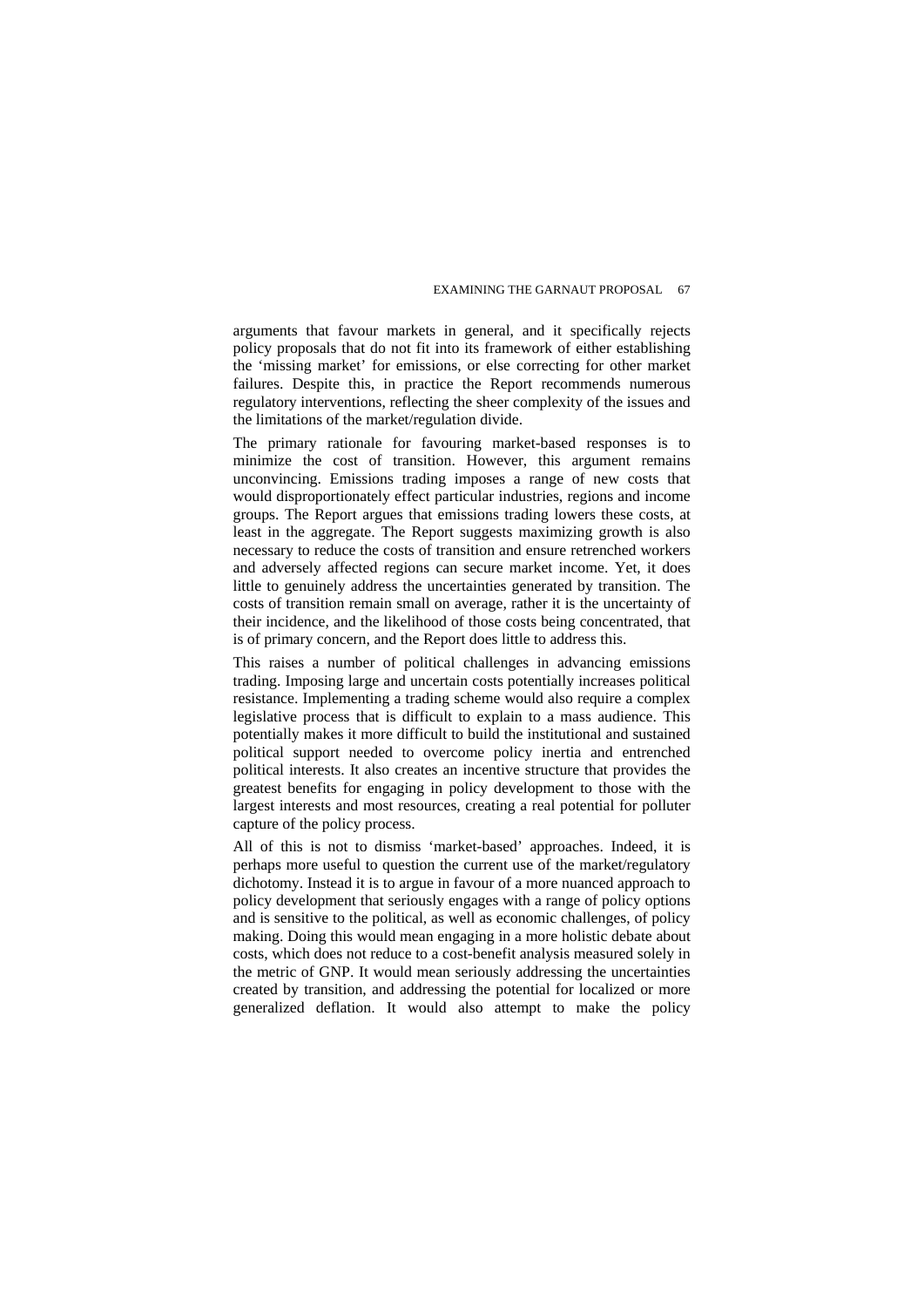development process transparent and relatively simple, to maximize the engagement of the public and the influence of pro-mitigation public opinion. It would also be open to a range of complementary measures that allowed for incremental change, and that helped to forge and build the institutional political alliances necessary to overcome inertia and powerful opposing interests. None of this is likely to emerge from the current neoclassical approach that dominates elite policy discussion. However, building this alternative is becoming increasingly urgent.

*Ben Spies-Butcher is in the Department of Sociology, Macquarie University* 

*ben.spies-butcher@mq.edu.au* 

#### **References**

Ackerman, Frank 2002, 'Still dead after all these years: interpreting the failure of general equilibrium theory', *Journal of Economic Methodology*, 9(2): 119-39.

Australian Labor Party 2007, *National Platform and Constitution 2007*, Australian Labor Party: Canberra.

Baldwin, P. (1990), The Politics of Social Solidarity: Class Bases of European Welfare States 1895-1975, Cambridge: Cambridge University Press.

Block, F. 1994, 'The roles of the state in the economy', in Smelser & Swedberg (eds), *The Handbook of Economic Sociology*, New York: Princeton University Press, 691-710.

Calabresi, G. 1991, 'The pointlessness of Pareto: carrying Coase further', *Yale Law Journal*, 100: 1211-1237.

Coalition 2007, *Australia: Strong, prosperous and secure*, Coalition: Canberra, October.

Coleman, J. 1979, 'Efficiency, utility and wealth maximization', *Hofstra Law Review*, 8: 509-551.

Colvin, J. 2010, 'Labor's high-speed east coast rail proposal brings vision to election campaign', *Australian*, August 7.

Denniss, R. 2008, 'Household emissions reductions pointless under emissions trading scheme', Media Release, Australia Institute: Canberra, 25 November.

Driesen, D.M. 1998, 'Is emissions trading an economic incentive program?: Replacing the command and control/economic incentive dichotomy', *Washington and Lee Law Review*, 55, 289-350.

Driesen D. M. 2010, 'Capping carbon', *Environmental Law*, 40: 1-51.

Esping-Andersen, G. 1990, *The Three Worlds of Welfare Capitalism*, Polity Press; Cambridge.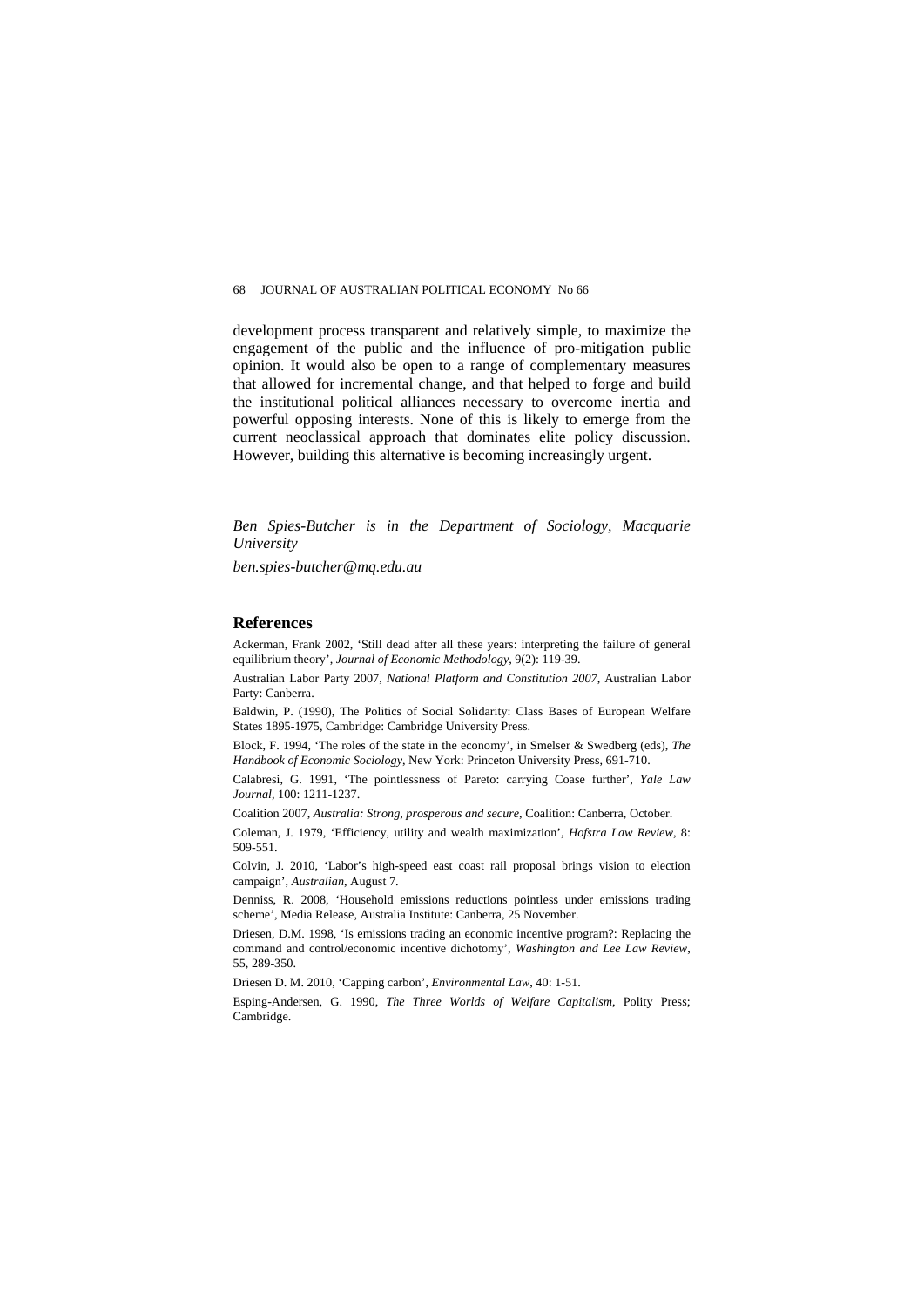Farrow 1998, 'Environmental equity and sustainability: rejecting the Kaldor-Hicks criteria', *Ecological Economics*, 27(2): 183-188.

Galbraith, John Kenneth 1987, *The Affluent Society*, 4 ed. Penguin: Victoria.

Garnaut, Ross (2008) *The Climate Change Review*, Canberra.

Gillard, J. 2010, 'Moving forward together on climate change', Transcipt of speech delivered on July 23, available at [http://www.alp.org.au/federal-government/news/speech- julia-gillard,--moving-forward-together-on/].

Hamilton, C. 2007, Scorcher: The dirty politics of climate change, Melbourne:

Hamilton, C. 2008, 'Politics trumps science in Garnaut report', *Crikey.com*, 30 September.

Harvey, D. 2007, *A Brief History of Neoliberalism*, Oxford University Press: Oxford.

Henry, K. 2010, *Australia's Future Tax System: Final Report*, Australian Government: Canberra.

Kehoe, T. 2003, 'An evaluation of the performance of applied general equilibrium models of the impact of NAFTA', Reserve Bank of Minneapolis Research Department Staff Report 320, Minneapolis, USA.

Keohane, N.O., R.L. Revesz & R.N. Stavins 1998, 'The choice of regulatory instruments in environmental policy', *Harvard Environmental Law Review*, 22: 313-367.

Le Grand, J. 1997, 'Knights, knaves or pawns? Human behaviour and social policy', *Journal of Social Policy*, 26(2), 149-169.

Lohmann, L. 2010, 'Uncertainty markets and carbon markets: Variations on Polanyian themes', *New Political Economy*, 15(2), 225-254.

Manne, R. 2010, 'Is neoliberalism finished?', D. McKnight & R. Manne (eds), *Goodbye to All That? On the failure of neoliberalism and the urgency of change*, Black Inc: Melbourne.

Morton, A. 2010, 'Climate Institute at odds with Abbott's carbon copy', *Age*, July 19.

Pearse, G. 2007, *High and Dry*, Penguin: Sydney.

Pierson, P. 1994, Dismantling the Welfare State? Regan, Thatcher and the politics of retrenchment, Cambridge University Press: New York.

Polanyi, K. 1944, *The Great Transformation*, Beacon Press: Boston.

Pusey, M. 1990, Economic Rationalism in Caberra: A Nation Building State Changes its Mind, Cambridge: Cambridge University Press.

Sandefur, T. 2010, 'Does the state create the market – and should it pursue efficiency?', *Harvard Journal of Law and Public Policy*, 33: 779-806.

Senate Select Committee on Climate Policy 2009, *Report: Senate Select Committee on Climate Policy*, Commonwealth of Australia: Canberra, June 15.

Smith, S. 2001, 'Deregulation and National Competition Policy and its effect on rural and regional Australia', Briefing Paper No 7/01, NSW Parliamentary Library Research Service, NSW Parliament: Sydney.

Spash, C. 2010, 'The brave new world of carbon trading', *New Political Economy*, 15(2), 169-195.

Spies-Butcher, B. 2009, 'A third way success? Markets and health insurance in Australia', L. Chester, M. Johnson and P. Kriesler (eds), *Heterodox Economics' Visions*, Proceedings